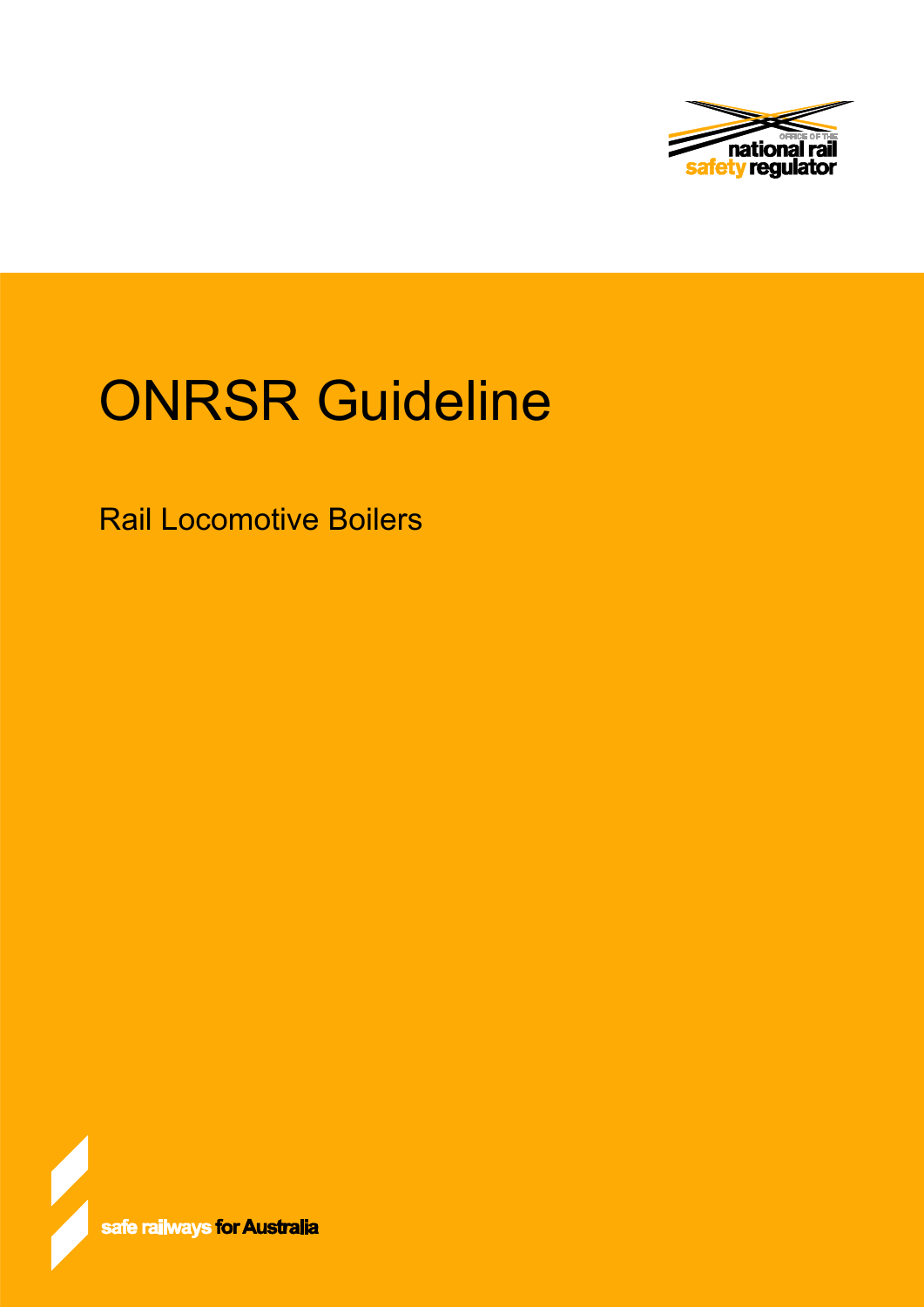| Document control                 |                                |  |  |  |
|----------------------------------|--------------------------------|--|--|--|
| Objective Document ID:   A760133 |                                |  |  |  |
| Version number: $\vert$ 1.0      |                                |  |  |  |
|                                  | Approved by:   Chief Executive |  |  |  |
| Date approved:   April 2018      |                                |  |  |  |

Office of the National Rail Safety Regulator Level 1, 75 Hindmarsh Square, Adelaide SA 5000 PO Box 3461, Rundle Mall, Adelaide SA 5000 Phone: 08 8406 1500

Fax: 08 8406 1501

- E: [contact@onrsr.com.au](mailto:contact@onrsr.com.au)
- W: [www.onrsr.com.au](http://www.onrsr.com.au/)
- [www.twitter.com/ONRSRAustralia](http://www.twitter.com/ONRSRAustralia)

#### Copyright information

© Office of the National Rail Safety Regulator 2016. This material may be reproduced in whole or in part, provided the meaning is unchanged and the source is acknowledged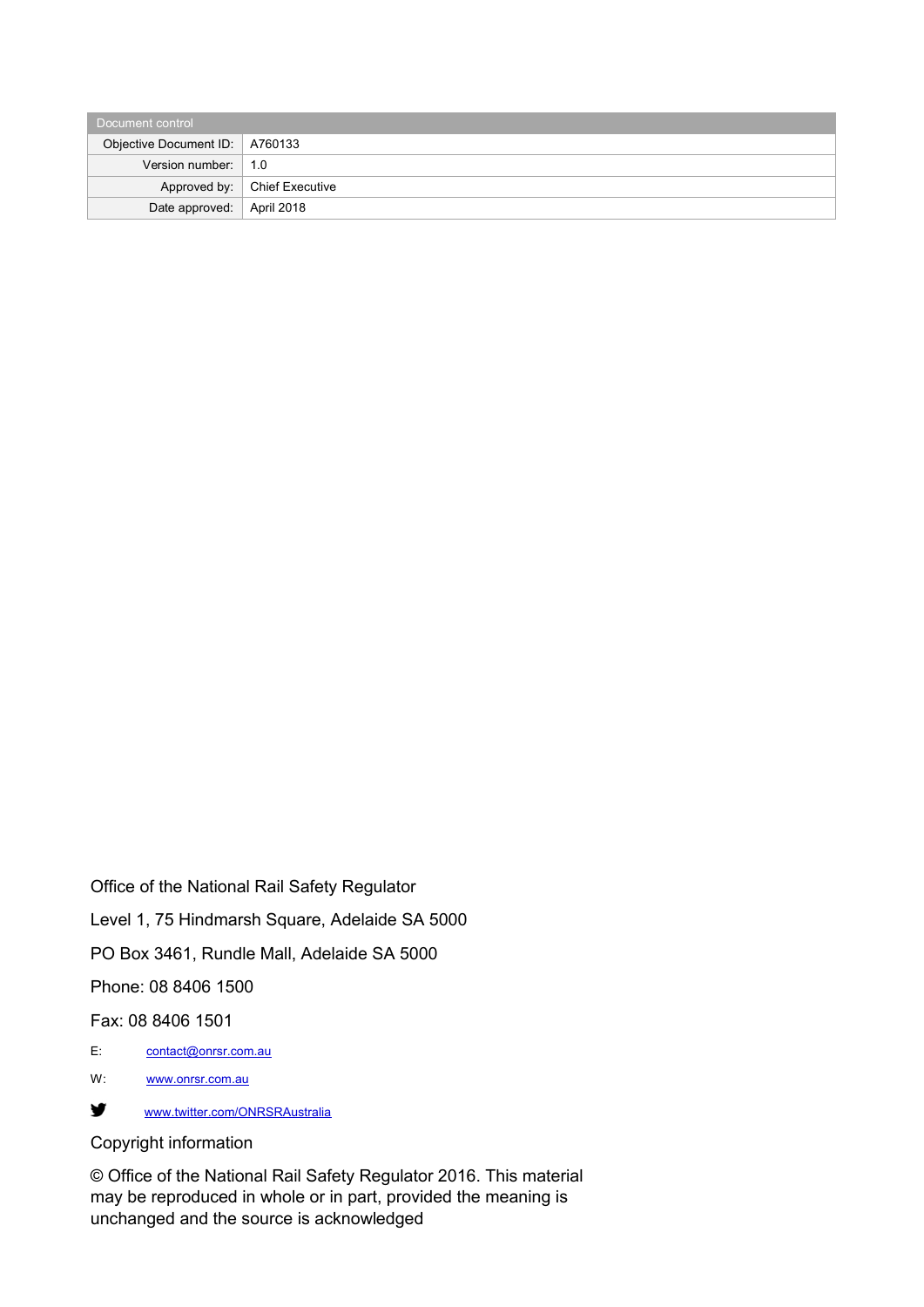## Table of contents

| 1              |                                                                         |                                                                    |  |  |
|----------------|-------------------------------------------------------------------------|--------------------------------------------------------------------|--|--|
| $\overline{2}$ |                                                                         |                                                                    |  |  |
| 3              |                                                                         |                                                                    |  |  |
| 4              |                                                                         |                                                                    |  |  |
| 5              |                                                                         |                                                                    |  |  |
| 6              | Operation of rail locomotive boilers and reciprocating steam engines  5 |                                                                    |  |  |
|                | 6.1                                                                     |                                                                    |  |  |
|                | 6.2                                                                     |                                                                    |  |  |
|                | 6.3                                                                     |                                                                    |  |  |
| $\overline{7}$ |                                                                         | Maintenance, repairs and alterations of rail locomotive boilers  9 |  |  |
|                | 7.1                                                                     |                                                                    |  |  |
|                | 7.2                                                                     |                                                                    |  |  |
| 8              |                                                                         | Inspection and certification of rail locomotive boilers 11         |  |  |
|                | 8.1                                                                     |                                                                    |  |  |
|                | 8.2                                                                     |                                                                    |  |  |
|                |                                                                         |                                                                    |  |  |
|                | A.1                                                                     |                                                                    |  |  |
|                | A.2                                                                     |                                                                    |  |  |
|                | A.3                                                                     |                                                                    |  |  |
|                | A.4                                                                     |                                                                    |  |  |
|                | A.5                                                                     |                                                                    |  |  |
|                |                                                                         |                                                                    |  |  |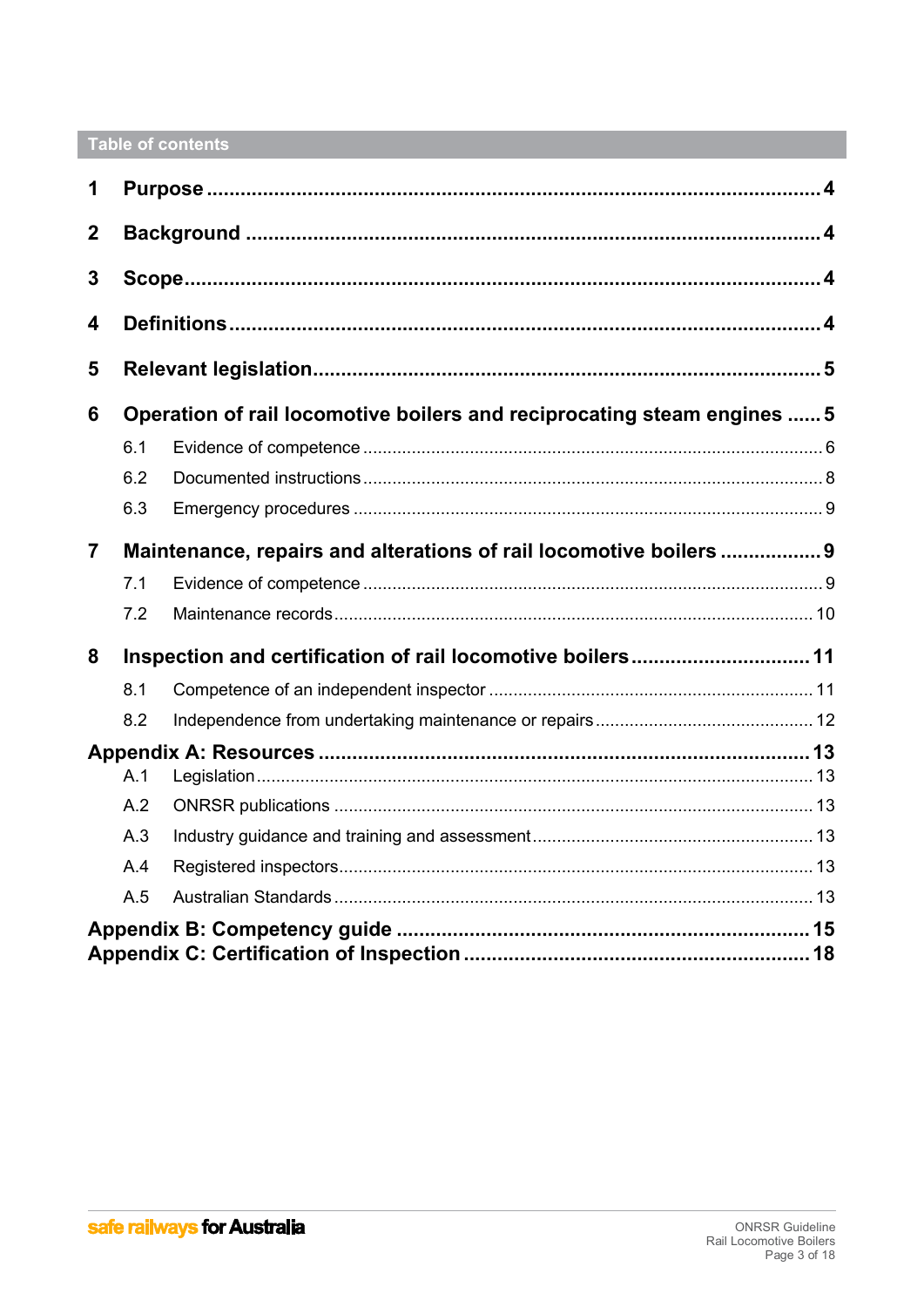#### <span id="page-3-3"></span>**1 Purpose**

The purpose of this guideline is to provide rail transport operators with guidance on ONRSR's expectations for demonstrating the safety of rail locomotive boilers. It also includes some guidance on the operation of reciprocating steam engines.

#### <span id="page-3-2"></span>**2 Background**

Locomotive boilers are pressure vessels used to power steam locomotives. They pose a specific high risk, as a boiler failure caused by incorrect maintenance or operation can lead to catastrophic consequences. A defect in a locomotive boiler (or its fittings) that allows an escape of steam can cause severe scalding or even the death of anyone in close proximity.

Under the *Rail Safety National Law* (RSNL) rail transport operators are required to ensure the safety of locomotive boilers as part of their Safety Management System (SMS), so far as is reasonably practicable (SFAIRP). A key part of an effective SMS is ensuring that workers are competent to operate, maintain, repair and inspect in a way which ensures their safety and the safety of the public. The rail transport operator is responsible for authorising operations and any work undertaken on the boiler.

There may be other requirements under Work, Health and Safety legislation that rail transport operators must also meet. These can form part of the way that operators demonstrate compliance with the RSNL also. This guideline provides further information.

## <span id="page-3-1"></span>**3 Scope**

This guideline is intended for use by all rail transport operators who operate and manage a rail locomotive boiler. It is also useful information for persons such as independent boiler inspectors or boiler repairers, who may be asked to perform work on a steam locomotive boiler.

It is not intended to provide comprehensive guidance on the maintenance and operation of steam locomotive boilers, rather guidance on the evidence that ONRSR requires for demonstrating compliance with the RSNL. For more detailed industry best practice, rail transport operators should refer to the RISSB Code of Practice for *Inspection maintenance and repair of rail locomotive boilers* (referred to as "the RISSB Code of Practice"), and Australian Standards. A list of resources, including related Australian Standards, is provided in Appendix A. Note that ONRSR does not set or approve industry standards but encourages rail transport operators to follow these unless they can demonstrate an equal or better level of safety can be achieved another way.

Record keeping is important for demonstrating that the locomotive boiler is being managed in a way that ensures safety, and is compliant with the RSNL. It is also important for ensuring the integrity of the boiler as people who work for a rail transport operator change over time.

 $\boxtimes$  Indicates guidance on the type of records that ONRSR would expect is shown in each section.

#### <span id="page-3-0"></span>**4 Definitions**

Definitions provided by the *Rail Safety National Law* (RSNL) and the National Regulations apply within this guideline.

- **RSNL**  means the *Rail Safety National Law* which has been enacted as a Schedule to the *Rail Safety National Law (South Australia) Act 2012* (SA) as it applies in each state and territory. In Western Australia, RSNL means the law which has been enacted as mirror legislation in the *Rail Safety National Law (WA) Act 2015*.
- **National Regulations**  means the Rail Safety National Law National Regulations 2012; or the Rail Safety National Law (WA) Regulations 2015 in Western Australia.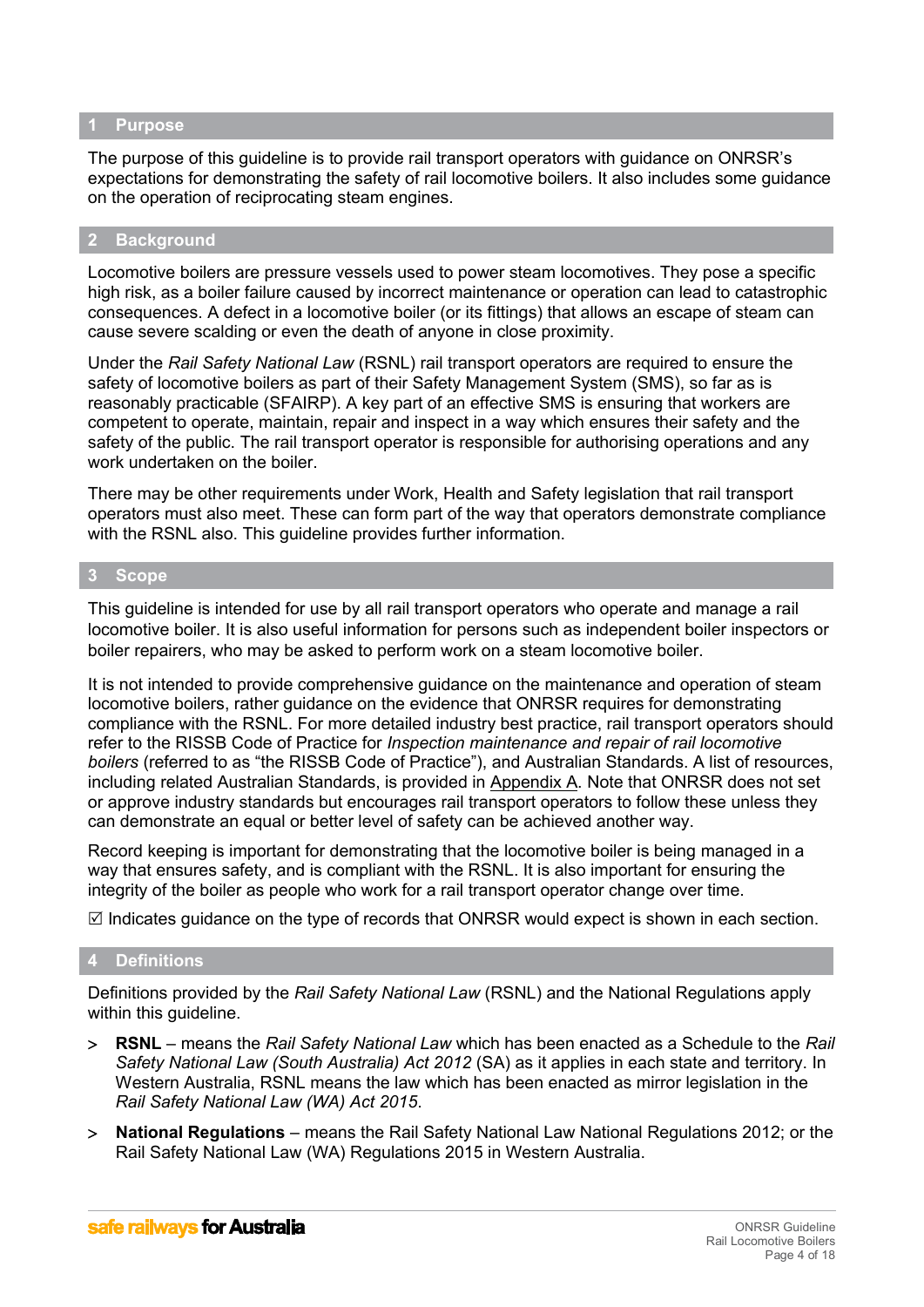- **Rail locomotive boiler**  includes heritage boilers (defined by AS3788 Appendix Y) and any other boiler used in a rail locomotive.
- **RISSB** means the Rail Industry Safety and Standards Board.

Where terms are not defined within the legislation the *Macquarie Dictionary* definition applies.

Use of the word 'should' indicates a recommendation of ONRSR, however, the rail transport operator is free to follow a different course of action provided that it complies with the legislation. Use of the word 'must' indicates a legal requirement where compliance is necessary.

## <span id="page-4-1"></span>**5 Relevant legislation**

A key requirement of accreditation is that rail transport operators implement and comply with an SMS, which ensures the safety of their railway operations so far as is reasonably practicable. Section 99 of the RSNL and Schedule 1 of the National Regulations outline the required contents, which includes the requirement to ensure risks and assets are managed appropriately.

Section 117 of the RSNL imposes obligations on rail transport operators to ensure that each rail safety worker who is to carry out rail safety work in relation to the operator's railway operations (being those for which the rail transport operator is required to be accredited) has the competence to carry out that work safely. There are also related safety duties in section 52. The SMS should also ensure that competent workers also have the capacity/ authority to exercise their competencies as required by the SMS.

Further information on competency requirements is available in ONRSR's Application of the AQF to Rail Safety Worker Competence Assessment Policy.

Work, Health and Safety legislation (WHS) applies in addition to the RSNL. Under section 48 of the RSNL, if there is an inconsistency between the RSNL and the WHS legislation, then the WHS legislation will prevail over the RSNL to the extent of any inconsistency.

#### <span id="page-4-0"></span>**6 Operation of rail locomotive boilers and reciprocating steam engines**

A person must meet the requirements of section 117 of the RSNL to show that they are competent to operate the specific locomotive boiler or reciprocating steam engine they are working on. It is the responsibility of the rail transport operator to demonstrate this to ONRSR.

Typically this means that the worker must hold relevant *qualifications* or *units of competence* under the Australian Qualifications Framework (AQF), unless this is not reasonably practicable - in which case they must demonstrate competence through other means.

For the operation of locomotive boilers the AQF *qualifications* that have been used are:

- MSMBLIC001 [Licence to operate a standard boiler](http://www.myskills.gov.au/courses/unit?Code=MSABLIC001)
- MSMBLIC002 [Licence to operate an advanced boiler](http://www.myskills.gov.au/courses/unit?Code=MSABLIC002)
- UEPOPL002A Licence to operate a reciprocating steam engine

Under Work, Health and Safety legislation workers may have to hold a High Risk Work Licence (HRWL), which requires completion of these courses (as relevant to each licence) with an additional assessment.

These courses, and the HRWL, currently only cover a part of what is required to demonstrate to ONRSR that these items can be safely operated on a rail locomotive. They are focussed on modern, stationary boilers which means, for example, that training and assessment on minimising the risk of variable water levels (as the train moves up and down) is not typically included– an important element of ensuring the safety of a locomotive boiler.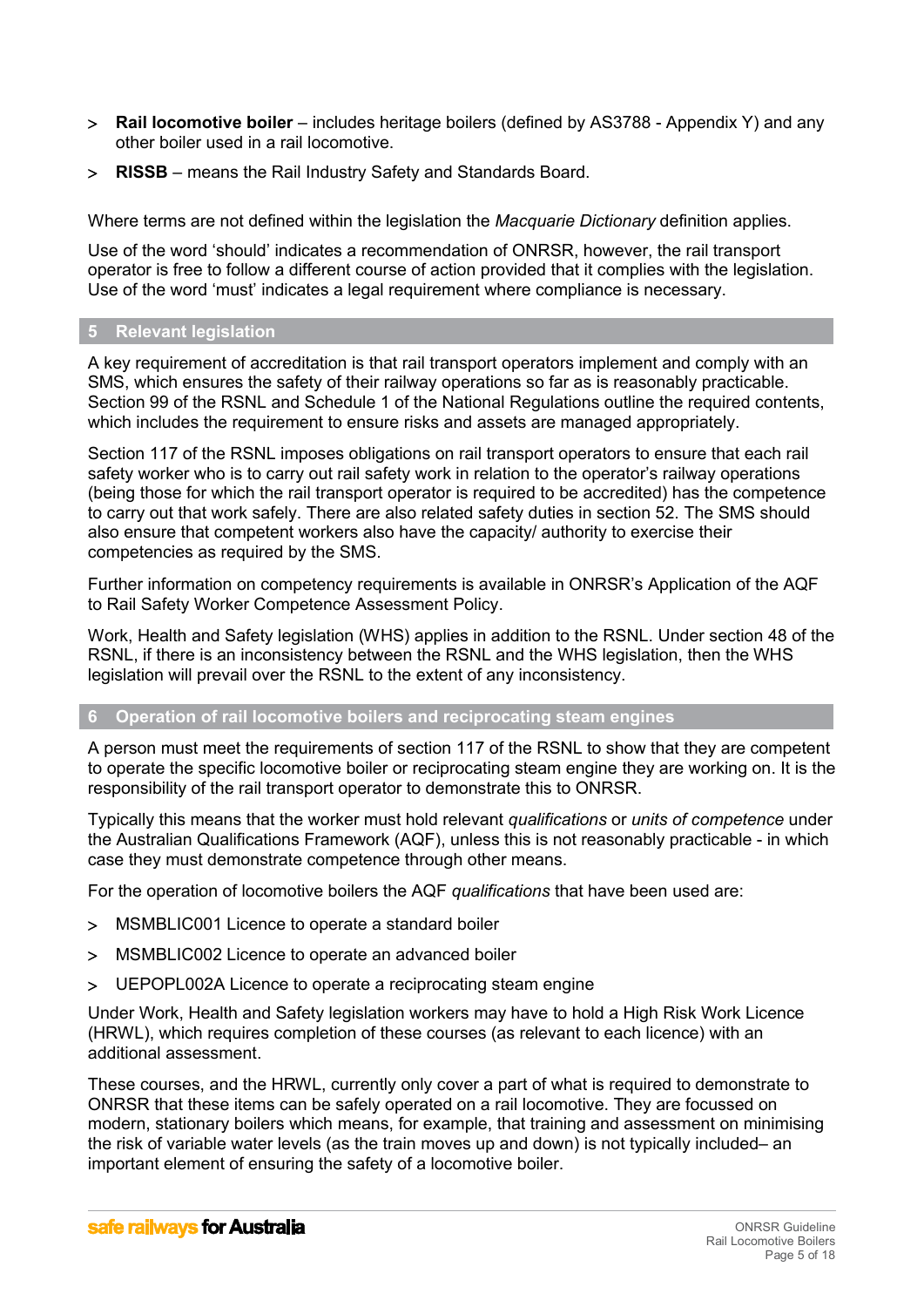Unless it can be demonstrated that the training and assessment specifically addressed the type of locomotive boiler the worker operates, the attainment of these qualifications alone or a HRWL cannot demonstrate competency to operate the rail locomotive boiler safely under the RSNL. This means that for many rail transport operators it is unlikely to be reasonably practicable to use these qualifications for training new workers, however they should still evaluate this as part of their task and risk assessment (see ONRSR's Application of the AQF to Rail Safety Worker Competence Assessment Policy).

An AQF *unit of competence* is more task specific than a qualification and may form part of the assessment of competence. These should also be assessed when determining if use of the AQF is reasonably practicable. In particular there are several units of competence directly relevant to the operation, maintenance and inspection of rail locomotive boilers, including:

- TLIC3030 Operate & monitor a heritage steam locomotive (relevant for the driver or fireman)
- TLIC3031 Stable a heritage steam locomotive (relevant for operating the boiler and maintenance)
- TLIB3124 Apply awareness of steam locomotive fundamentals (relevant for operating the boiler, maintenance, repair and inspection)
- TLIB4077 Inspect & prepare a heritage steam locomotive (relevant for operating the boiler, maintenance and inspection)
- TLIF4110 Respond to emergencies & abnormal situations (may be relevant for the driver or firemen)

(Note that operating the boiler may be a specific role in the organisation or it may be the role of the driver or fireman).

Where a rail transport operator proposes not to use relevant AQF qualifications or units of competency they should document why it is not reasonably practicable to do so, and also outline their alternative approach to ensuring their boiler operators have the competence to operate the boiler safely.

Over time qualifications and units of competence available under the AQF may change (and be updated) and rail transport operators should keep up to date with available training, through the AQF and also through industry associations. The Association of Tourist and Heritage Rail Australia (ATHRA) offers training and assessment packages for Firemen and Steam Locomotive Drivers, which are specific to operating locomotive boilers and reciprocating steam engines.

Note that ONRSR does not approve any training or assessment. Our role is to ensure that the rail transport operator can demonstrate that rail safety workers have been assessed as competent as per section 117.

- $\boxtimes$  Records that the rail transport operator has assessed the competence of the rail safety worker in accordance with any applicable AQF qualification and units of competence, and made a determination on whether attainment is reasonably practicable
- $\boxtimes$  Certificates of attainment in AQF units of competence as relevant

# <span id="page-5-0"></span>**6.1 Evidence of competence**

For persons operating rail locomotive boilers or reciprocating steam engines, competence should be demonstrated through a combination of means – including qualifications, other training and assessment (such as that via ATHRA), in-house instruction, and experience. The rail transport operator must be able to provide ONRSR with:

The detailed task and risk assessment of the worker's role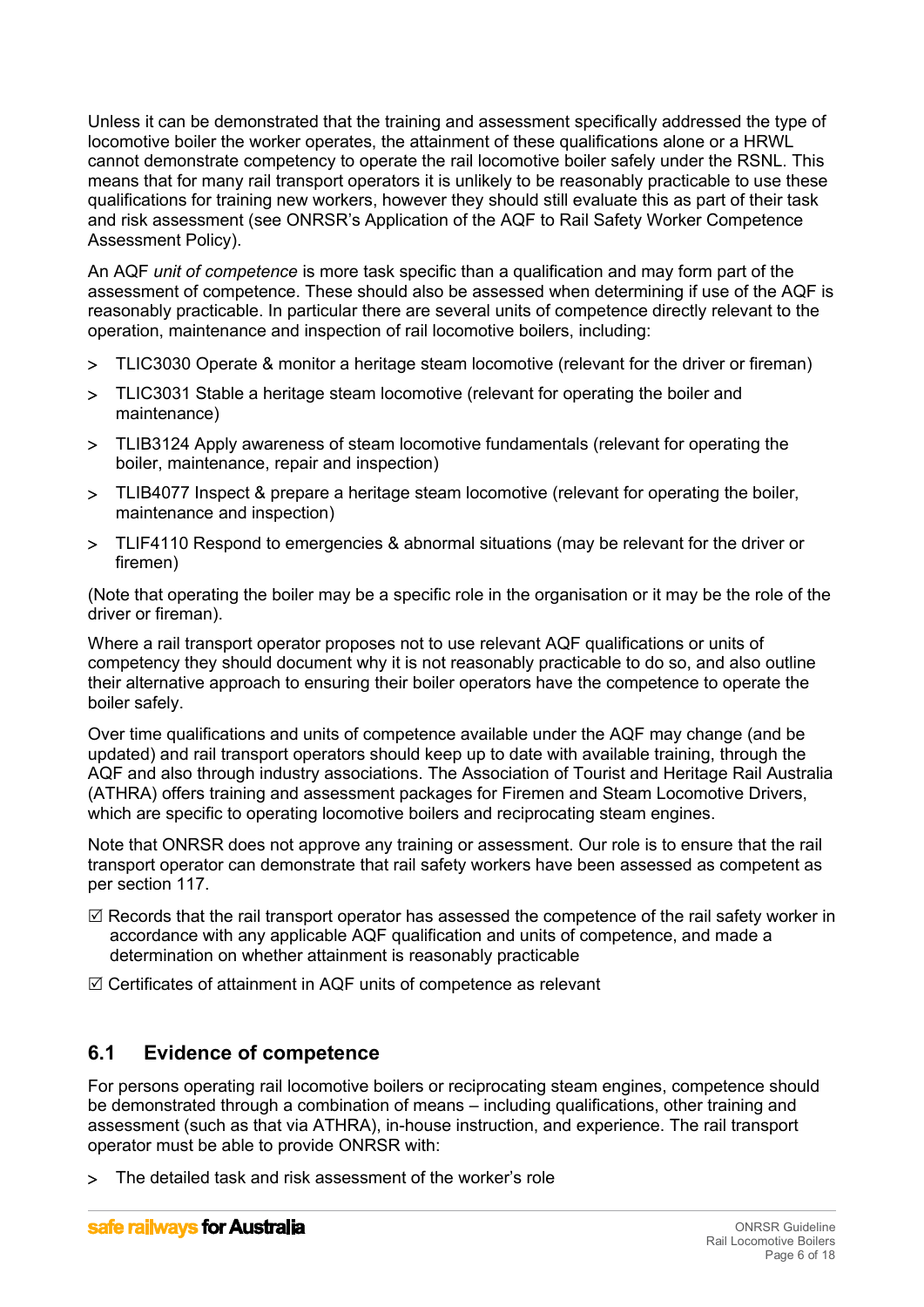- A description of the skills and qualifications necessary for the role/task
- Details of how the person is assessed to have these skills and qualifications (i.e. that they are competent)

This should be part of the 'Competency Statement' (see ONRSR's Application of the AQF to Rail Safety Worker Competence Assessment Policy for details of what this should include), with supporting processes set out in the SMS. The suggested evidence is only part of ensuring that rail transport operators have met their safety requirements under the RSNL.

Examples of evidence of competence to operate a rail locomotive boiler / reciprocating steam engine may include:

- Records that the person has completed the ATHRA Fireman (boiler) training and assessment package / Driver (reciprocating steam engine) training and assessment as adapted to their organisation and certified by an ATHRA appointed assessor (who should hold a Certificate IV in Training and Assessment)
- Certificate of attainment for relevant qualifications or units of competence under the AQF, combined with additional skills, training, qualifications as necessary
- Boiler standard or advanced HRWL / Reciprocating Steam Engine (ES) Licence (the licence may be current or expired), combined with additional skills, training, qualifications as necessary
- Certificate of competency from the boiler standard or advanced AQF courses / Licence to operate a reciprocating steam engine, combined with additional skills, training, qualifications as necessary

*Other skills, training, qualifications to operate on a rail locomotive* may include, for example:

- A combination of other qualifications, such as, operating pressure equipment, driving a rail locomotive (welding, maintenance, inspection qualifications can evidence a worker's experience although they are not directly necessary for operating a boiler)
- ATHRA Fireman (boiler) (locomotive boiler) training and assessment package / Driver (reciprocating steam engine) training and assessment
- Non-AQF or in-house developed training (delivered and assessed following ONRSR's Application of the AQF to Rail Safety Worker Competence Assessment Policy)
- Recognition of prior experience and skills operating the boiler (or a similar boiler), and within rail, such as driving a steam locomotive or operating a reciprocating steam engine

For each worker there should be an additional record of training/ instruction to operate the specific boiler or reciprocating steam engine being used by the rail transport operator. This would include training the worker on any risks specific to the workplace and with the boiler. It may look like an induction sheet that has been signed off by a competent person, supported by a procedure to ensure an induction is provided to each new worker.

A worker may have undergone training many years ago or gained skills through experience and records may not be available. In these cases, the rail transport operator must still demonstrate that the worker has the necessary qualifications and competencies; and the knowledge and skills to carry out the work safely. This could be through relevant training, prior experience, length of service, records of safe operation, assessments undertaken, and/or other related qualifications. Again it must be shown that the worker has the competencies that the rail transport operator has determined are necessary to operate the boiler safely.

A means of routinely assessing a worker's competence, to satisfy the rail transport operator and ONRSR that they continue to use safe practices, should be part of the SMS.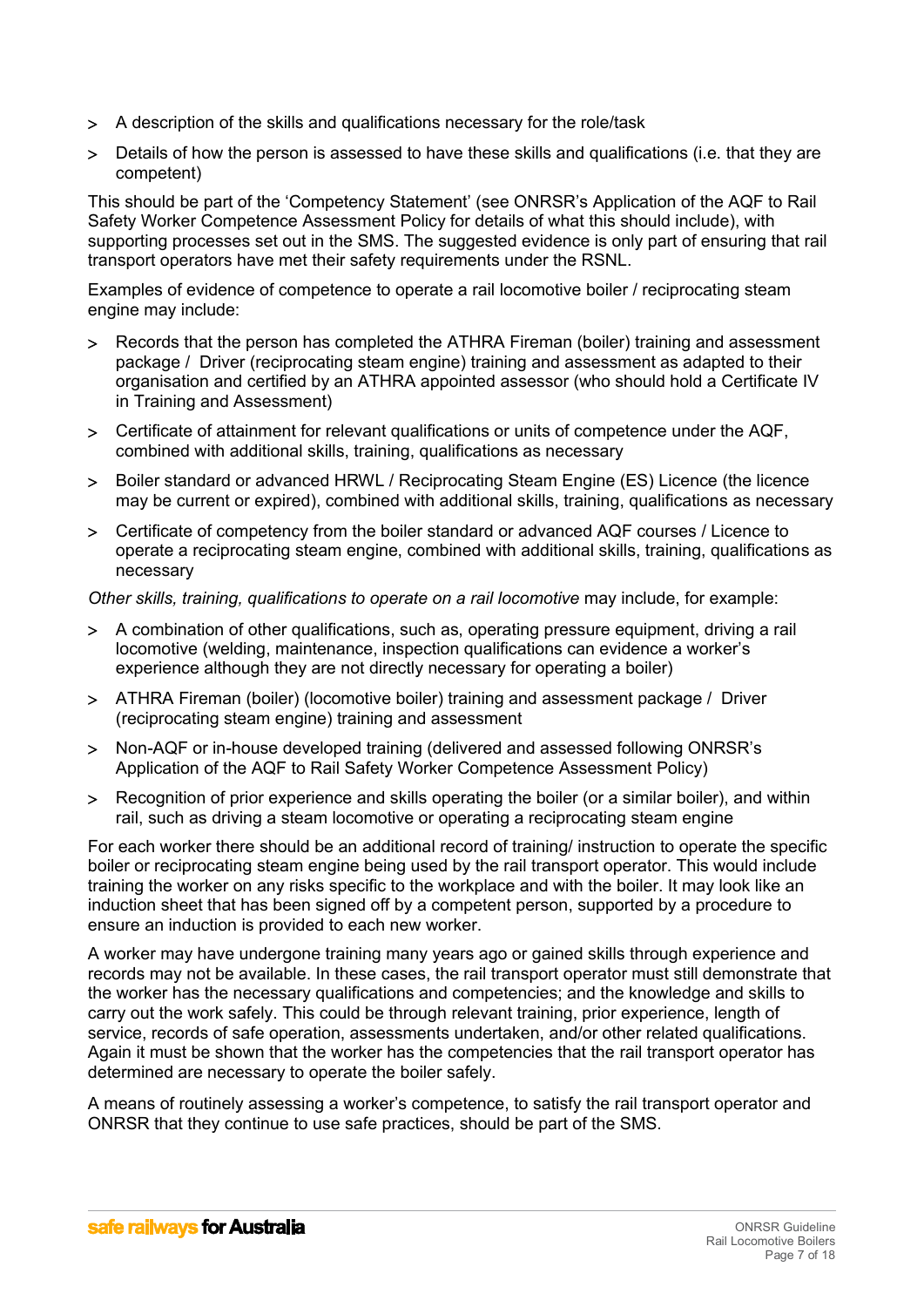Training / mentoring in operating the boiler / reciprocating steam engine must be undertaken by a competent person. Ideally assessment would be undertaken by an external source (e.g. registered training organisation) but at a minimum the assessor must not be the same person that delivered the training / mentoring. The assessor should hold, as a minimum, a Certificate IV in Training and Assessment and be familiar with the work to be undertaken by the worker.

Records relating to competence must be kept by the rail transport operator as per regulation 30 of the National Regulations.

- $\boxtimes$  Competency Statement, including risk assessment and task analysis (as per ONRSR's Application of the AQF to Rail Safety Worker Competence Assessment Policy)
- $\boxtimes$  Evidence of training and competency assessment, including on the specific boiler / reciprocating steam engine (evidence may include relevant certificates of attainment)
- $\boxtimes$  Training was undertaken by a competent person and assessment has been undertaken independently by a Certified Trainer and Assessor

## <span id="page-7-0"></span>**6.2 Documented instructions**

This section is applicable to the operation and maintenance of boilers which may be undertaken by a boiler operator or other roles.

A rail transport operator should provide to its workers (and ONRSR on request) documented instructions in relation to safe locomotive boiler operation. These instructions should be consistent with the requirements of AS3873 (sections 3 and 4), as relevant to the boiler. Systems and procedures developed by the rail transport operator for the operation, maintenance and operational inspections of a locomotive boiler should cover, amongst other things, the following minimum instructions:

- > Pre-start checks
- > Start-up procedure
- > Start-up checks
- Operational procedures (for example):
	- injector use and maintaining the correct water level
	- **blower** use
	- correct firing methods
	- **blow down**
	- cleaning the fire
	- $\blacksquare$  lifting of safety valves (at the set pressure)
- Water treatment procedures
- Shut down procedures, including procedures for banking a fire
- > Shut down checks
- $>$  Emergency procedures i.e. how to respond to a developing boiler emergency for example, what to do in the event of a failed tube, broken gauge glass, failed fusible plug, cracked/leaking barrel, leaking wall or crown stays, buckled crown sheet etc.

Operating a boiler may also include conducting washouts, managing water treatment, preparing the boiler for independent inspection, and operating the locomotive (with restrictions, such as low speed and within a facility).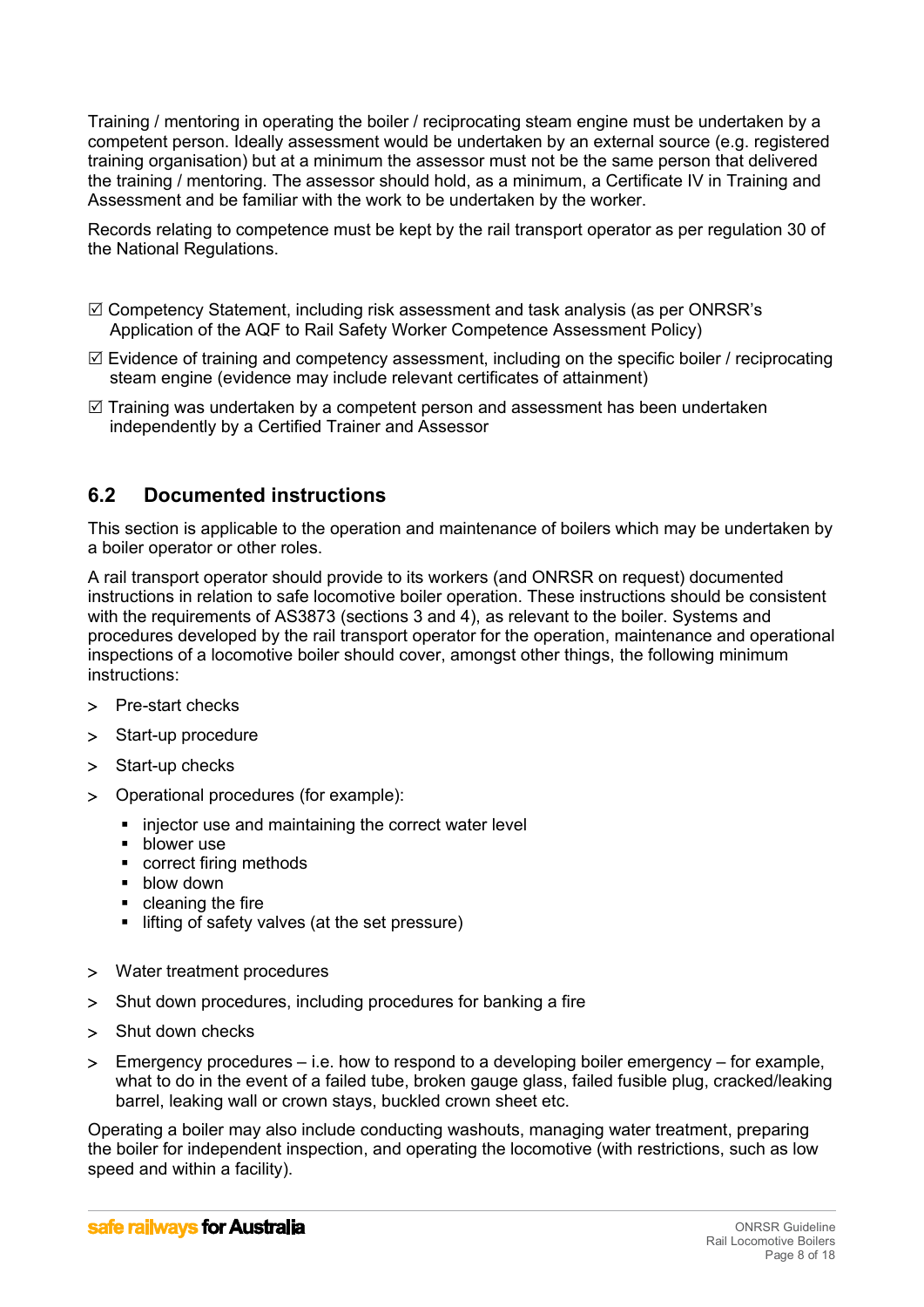$\boxtimes$  Workers operating, maintaining or inspecting boilers / reciprocating steam engines have documented instructions

# <span id="page-8-2"></span>**6.3 Emergency procedures**

Under some circumstances, what would normally be a minor failure or fault with a boiler can rapidly become a serious incident should the correct response not be followed.

The rail transport operator's SMS must incorporate emergency procedures and workers operating boilers must receive training in these procedures, as well as documented instructions. These should cover emergency boiler shutdown procedures.

The training should include procedures for an emergency boiler shutdown, including how to identify when an emergency boiler shutdown is required.

ONRSR would expect to see these procedures linked to the Emergency Management Plan as per regulations 19 and 20 of the National Regulations.

- $\boxtimes$  Emergency procedures, including boiler shutdown
- $\mathbb Z$  Evidence that workers operating boilers have been trained
- $\boxtimes$  Emergency Management Plan

<span id="page-8-1"></span>**7 Maintenance, repairs and alterations of rail locomotive boilers**

## <span id="page-8-0"></span>**7.1 Evidence of competence**

The maintenance, repair and alteration of rail locomotive boilers is rail safety work and persons undertaking these tasks must have the skills and qualifications necessary to ensure the safety of the boiler. What is required depends on the task, and might include working skills and knowledge, trade and/ or professional engineering qualifications.

As per section 6 the rail transport operator is responsible for ensuring workers that are maintaining, repairing or altering the rail locomotive boiler are competent and can demonstrate this to ONRSR. This may include relevant trade certificates (for example, mechanical fitting, boiler making, welding) and will most often be evidenced by extensive work experience (in riveting and caulking, for example). Some relevant units of competence under the AQF are listed in section 6. If a worker is required to operate the boiler they must also be able to demonstrate competency for this task as per section 6.1.

As the Original Equipment Manufacturer instructions (OEM) are often no longer available, it is recommended that rail transport operators refer to the RISSB Boiler Code of Practice (section 3) and relevant Australian Standards. Specific documentation may need to be developed with a competent person.

Maintenance is generally undertaken by workers competent in the specific task, who may have supporting trade qualifications or equivalent knowledge and experience. Maintenance may involve routine 'like for like' replacements within the design of the boiler.

As a general principle, repairs and alterations should be inspected by a competent person who is not involved in the work. This is not always an independent inspector. An example of a repair that may be inspected by a competent person is the replacement of fire or flue tubes, which may damage the tubeplates.

Repairs and alterations that vary the original construction pose a greater risk to the integrity of the boiler, particularly where different materials/ methods are planned or the design will be altered.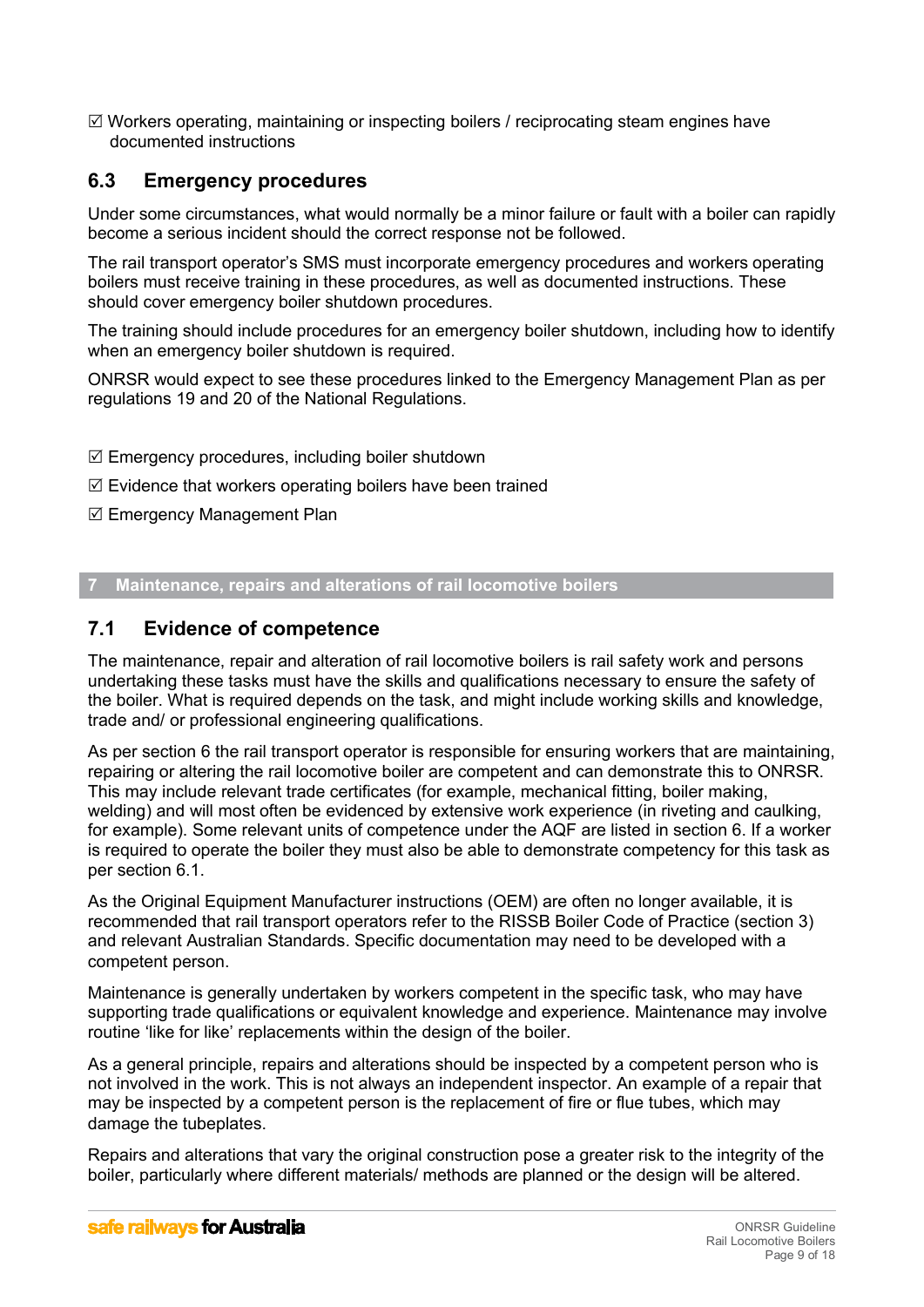These should be verified by a competent independent inspector (e.g. with a supporting engineering qualification). A supporting change management process and documentation should be in place.

- $\boxtimes$  Competency Statement, including risk assessment and task analysis (as per ONRSR's Application of the AQF to Rail Safety Worker Competence Assessment Policy)
- $\boxtimes$  Evidence of training, recognition of skills/experience, and competency assessment, including on the specific boiler / reciprocating steam engine
- $\boxtimes$  Training was undertaken by competent persons and assessment has been undertaken independently by a Certified Trainer and Assessor

## <span id="page-9-0"></span>**7.2 Maintenance records**

A boiler history file containing full and thorough records should be maintained for every steam locomotive boiler. The boiler history file should include registers of all steam locomotive boiler operations, inspections, maintenance and repairs for ready reference. This should include, amongst other things:

- Records of when the boiler was operated and who operated it (this may be in the locomotive operating and defects logbook)
- Records of transfers to other locomotives, workshop/s, or storage
- All maintenance records (refer to section 4 of AS 3873)
- All defects found (including defect analysis and any fitness for service assessment)
- All repair work completed (refer to section 4 of AS 3788)
- All alterations made
- Results of all testing and measurement undertaken
- Details of any period of storage, with a preservation plan for extended periods (as per AS3788)
- All incidents involving the boiler and subsequent investigation reports and corrective actions
- > Independent boiler inspector's reports and certifications

It is recommended that rail transport operators review and adopt the RISSB Code of Practice (which specifies the contents of the boiler history file) and supporting standards, as well as other relevant industry and Australian Standards as required. Alternatively they must demonstrate that their systems and processes achieve the same or a higher level of safety.

The rail transport operator must review referenced documents from time to time, to ensure they remain relevant to their railway operations and continue to control the relevant risks so far as is reasonably practicable. ONRSR would expect to see this review process set out in the SMS.

As per the requirements of the SMS (element 16 of schedule 1 to the National Regulations), a risk register must also be maintained. ONRSR would expect to see a number of specified risks relating to boiler safety listed with their associated controls. A single risk of 'boiler failure' is not detailed enough.

- $\boxtimes$  Documented maintenance, repair and alteration procedures as part of the SMS (this should include the Inspection and Test Plan (ITP), certified by an independent inspector)
- $\boxtimes$  Records of safety critical inspections and tests during operations
- $\boxtimes$  Records of inspections, maintenance, repairs and alterations by competent persons, including independent certification for repairs and alterations (as necessary)
- $\boxtimes$  Documented instructions for maintainers and repairers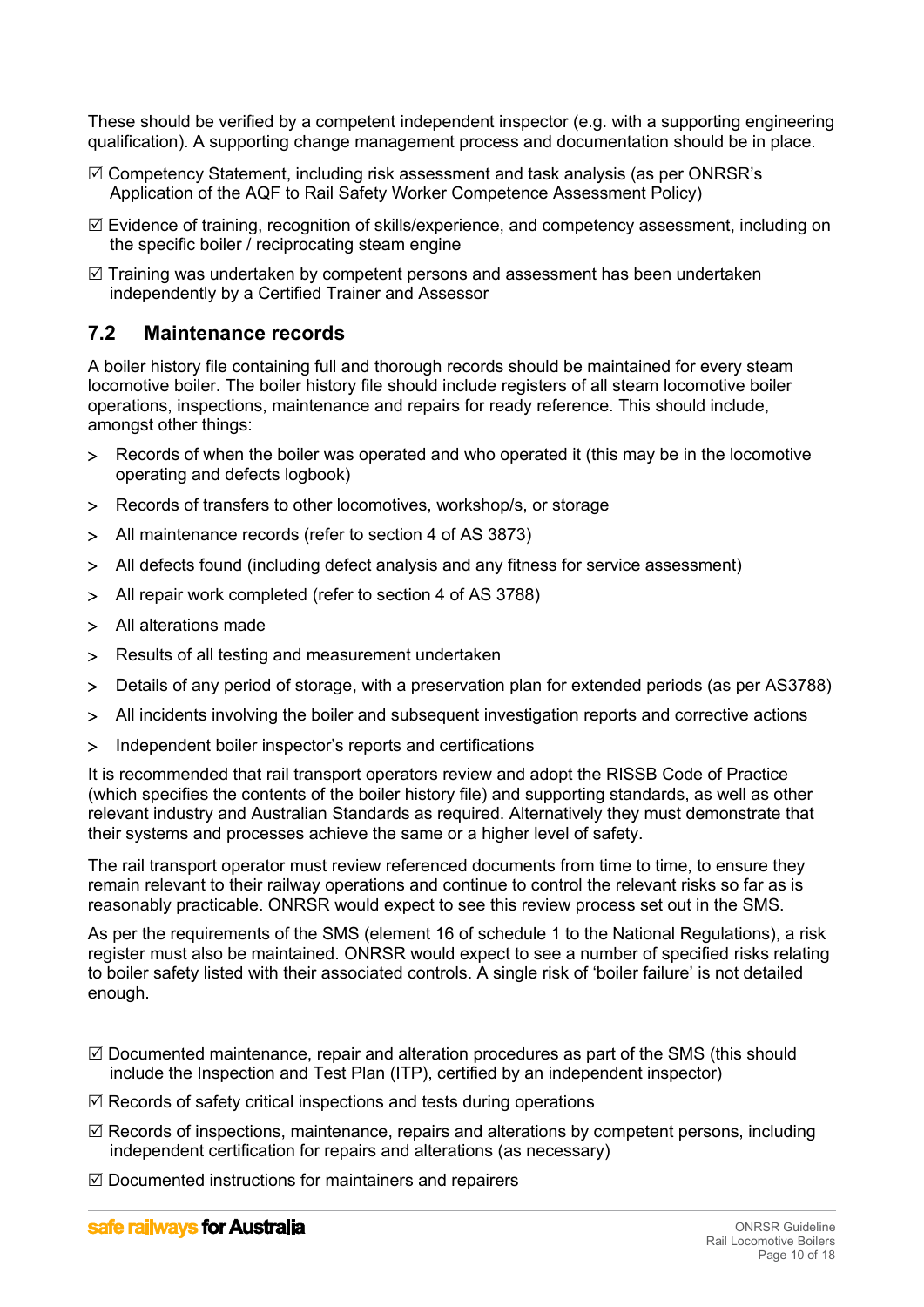#### $\boxtimes$  Detailed risk register

## <span id="page-10-1"></span>**8 Inspection and certification of rail locomotive boilers**

The rail transport operator is responsible for appointing a competent and independent boiler inspector, acting as the independent authority, to undertake the routine inspection and certification of each steam locomotive boiler. This activity is separate to the inspections that workers operating and/or maintaining the boiler would routinely carry out as part of their duties (as per AS 3873).

An inspector must be able to provide inspection services in accordance with the requirements of AS 3788 (refer Appendix Y for heritage boilers) and the RISSB Code of Practice. They should be qualified as per AS 4481.

The timing and method of inspections is prescribed by AS3788 (particularly section 4.7 and Appendix Y) and the RISSB Code of Practice. In short, this requires that inspections by an independent inspector should be annual (minimum as per AS3788 – refer Appendix Y for heritage boilers) and full internal inspections (as per the RISSB Boiler Code of Practice) are every 10 years, or as determined by a competent person (e.g. independent inspector). Other inspections are undertaken following a major repair or incident or where a fault is detected (more information on what may trigger an inspection is provided in AS 3788).

Evidence of independent inspection should be in the boiler history file and should include:

- Certification that the boiler is safe to operate; and
- Written inspection reports for each inspection (as per AS3788)

These may be contained in the same document but it must be clear that the inspector has attested to the integrity of the boiler and its fitness for service until the next scheduled inspection, covering the items covered in Appendix C. Certification that has been prepared to comply with WHS legislation may also be accepted, in addition to the report.

A rail locomotive boiler should not be operated without a current independent boiler's certification, which may include conditions within which the boiler may be operated. If certification is expired, minor maintenance and wash-outs may be undertaken but the boiler may only be operated/ fired-up as part of an inspection, which is overseen by the independent boiler inspector.

Operators must ensure that they can evidence that the risk to safety has been minimised SFAIRP at all times. ONRSR will also look for evidence that the rail transport operator has considered / actioned any recommendations from inspection reports. An operator would generally be required to undertake repairs to a steam locomotive boiler to correct defects that arise in-service or as identified by an independent boiler inspector. If a rail transport operator chooses not to undertake the recommendation, or not to undertake it in a reasonable timeframe, then they would have to demonstrate their reasons for not doing so.

 $\boxtimes$  Current certification of inspection signed by an inspector (including electronic signature)

- Written inspection reports
- $\boxtimes$  Evidence that recommendations have been / are being followed within a reasonable timeframe

## <span id="page-10-0"></span>**8.1 Competence of an independent inspector**

An independent inspector may be involved at various stages of a boiler's lifecycle, including to certify safety, provide advice on inspection, maintenance and repair requirements, and/ or to develop / verify design drawings, specifications or procedures if the originals are no longer available. The rail transport operator must be able to demonstrate that the inspector has the competence for the specific task, as per section 117 of the RSNL.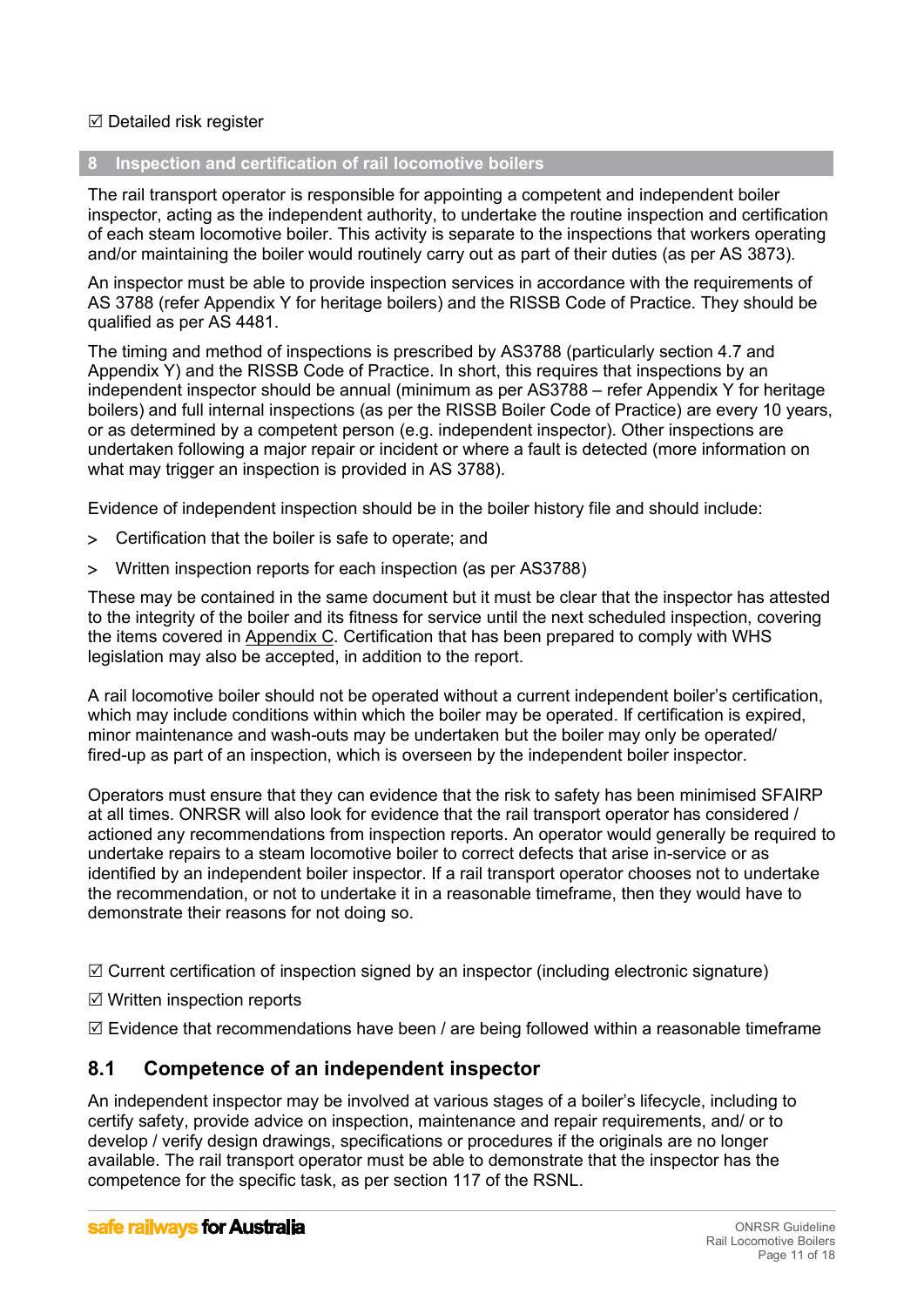There is a distinction between in-service (periodic inspections), design, and fabrication inspectors – however these are collectively referred to as 'boiler inspectors'. The responsibilities of these inspectors are described in SAA/SNZ MP76 and required competencies in AS 4481. The rail transport operator must demonstrate that the inspector has competency for the task, but generally:

- Periodic inspections are undertaken by an in-service inspector (i.e qualified with a relevant trade qualification, subject matter knowledge, skills and experience as appropriate – including sufficient knowledge of boiler operations)
- Repairs that vary from the original construction are consulted and inspected by a fabrication inspector, who is usually suitably qualified in pressure welding (or riveted repairs, depending which is applicable) and pressure equipment, and may hold a certificate as a fabrication or welding inspector.
- Alterations to the original design, or the preparation / alteration of drawings, specifications or procedures are verified by a design verifier, who is usually a suitably qualified and experienced professional engineer.

Examples of evidence of appropriate qualifications are provided in AS 3788 (Appendix V). There may also be relevant qualifications or units of competence under the AQF (refer to section 6).

Rail transport operators should verify the reputation and experience of an independent boiler inspector. ONRSR expects that inspectors hold at least 5 years' experience relating to pressure equipment, with at least two years' experience maintaining / inspecting a locomotive boiler (may be rail locomotive, traction engine, maritime boiler). This is in addition to the skills and qualifications required for the type of inspection.

In-service inspectors may hold additional qualifications relating to inspection, such as with the Australian Institute for the Certification of Inspection Personnel (AICIP), in addition to their subject matter knowledge, skills and qualifications. Any inspector undertaking design should be qualified as an engineer and registered with Engineers Australia.

Some guidance questions for assessing the competence of an inspector are provided at Appendix B. Note that the qualifications of some inspectors may be available online.

 $\boxtimes$  Evidence of the independent inspector's competence, including appropriate trade/ tertiary qualifications and certificates of attainment under the AQF

## <span id="page-11-0"></span>**8.2 Independence from undertaking maintenance or repairs**

The independent inspector may be a member of the rail transport operator's personnel or a contractor. However, the person must not have any responsibilities for or undertake any of the operational, maintenance or repair work on the boiler subject to inspection (i.e. they must be independent of this work and also have a proper degree of independence from those who are responsible).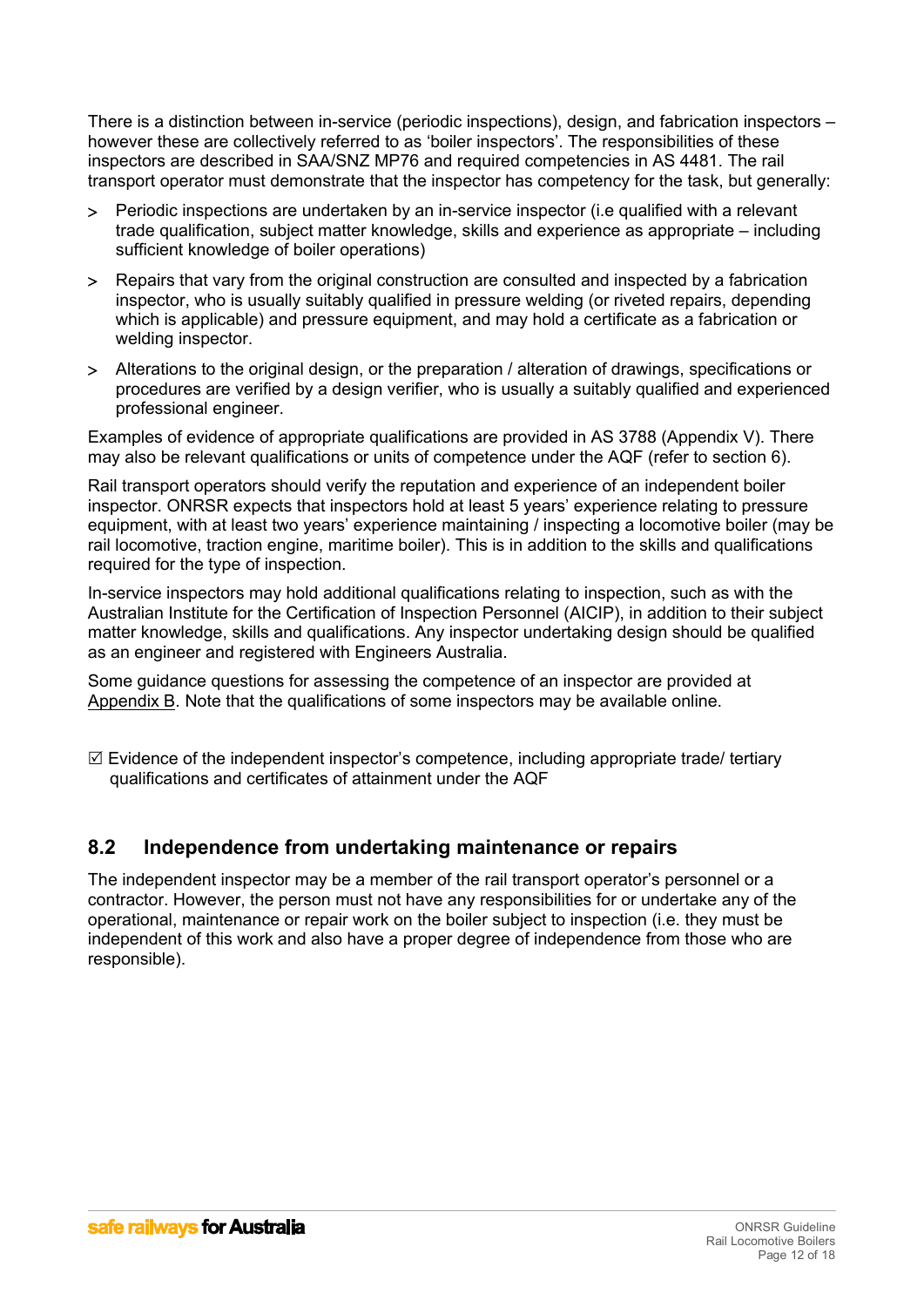<span id="page-12-5"></span>**Appendix A: Resources**

# <span id="page-12-4"></span>**A.1 Legislation**

The RSNL and National Regulations are available from the ONRSR website at [www.onrsr.com.au](http://www.onrsr.com.au/)

# <span id="page-12-3"></span>**A.2 ONRSR publications**

- Application of the AQF to Rail Safety Worker Competence Assessment Policy
- Preparation of a Rail Safety Management System guideline
- Small isolated line heritage operations safety management system (SMS) guideline

Available from the ONRSR website at [www.onrsr.com.au](http://www.onrsr.com.au/)

# <span id="page-12-2"></span>**A.3 Industry guidance and training and assessment**

Code of Practice "*Inspection, maintenance and repair of rail locomotive boilers*" (RISSB, 2011 and updated from time to time). This CoP is specific to locomotive boilers and references relevant Australian Standards. Available for download from the ATHRA website at [www.athra.asn.au](http://www.athra.asn.au/) 

ATHRA *Fireman (boiler)* (locomotive boiler) *training and assessment package* and *Driver (reciprocating steam engine) training and assessment package.* Available for download from the ATHRA website at [www.athra.asn.au](http://www.athra.asn.au/) 

AQF units of competency and qualifications [https://training.gov.au](https://training.gov.au/)

# <span id="page-12-1"></span>**A.4 Registered inspectors**

Engineers Australia [www.engineersaustralia.org.au](http://www.engineersaustralia.org.au/) (includes design and fabrication)

Australian Institute for the Certification of Inspection Personnel (AICIP) [www.aicip.org.au](http://www.aicip.org.au/)

# <span id="page-12-0"></span>**A.5 Australian Standards**

Note that the type of boilers used in rail locomotives are 'fire tube heritage boilers' and classified as hazard level B pressure vessels.

| Inspection (and repair and alteration) |                                                                             |  |  |  |
|----------------------------------------|-----------------------------------------------------------------------------|--|--|--|
| AS/NZS 3788:                           | Minimum inspection and fitness for service requirements for all in-service  |  |  |  |
| Pressure                               | pressure equipment, including rail locomotive boilers (fire tube heritage   |  |  |  |
| equipment-In-                          | boilers). This standard should also be followed for repair and alteration   |  |  |  |
| service inspection                     | procedures.                                                                 |  |  |  |
| AS/NZS 4481:1997                       | Competencies required for design verifiers, fabrication inspectors and in-  |  |  |  |
| Pressure equipment -                   | service inspectors of pressure equipment.                                   |  |  |  |
| Competencies of                        |                                                                             |  |  |  |
| inspectors                             |                                                                             |  |  |  |
| MP 76:1997                             | Responsibilities and certification requirements for inspection agencies and |  |  |  |
| Pressure                               | inspectors who undertake design verification, fabrication inspection and    |  |  |  |
| equipment-                             | in-service inspection of pressure equipment.                                |  |  |  |
| Inspection bodies                      |                                                                             |  |  |  |
| and personnel                          | It complements AS/NZS 4481, which sets out the competencies of design       |  |  |  |
|                                        | verifiers, fabrication inspectors and in-service inspectors.                |  |  |  |
| AS 1228:2016                           | The design of every steam locomotive boiler is contained in this standard.  |  |  |  |
| Pressure equipment                     | Note that every steam locomotive boiler is classified as hazard level B     |  |  |  |
| — Boilers                              | pressure vessel (AS 4343).                                                  |  |  |  |
|                                        |                                                                             |  |  |  |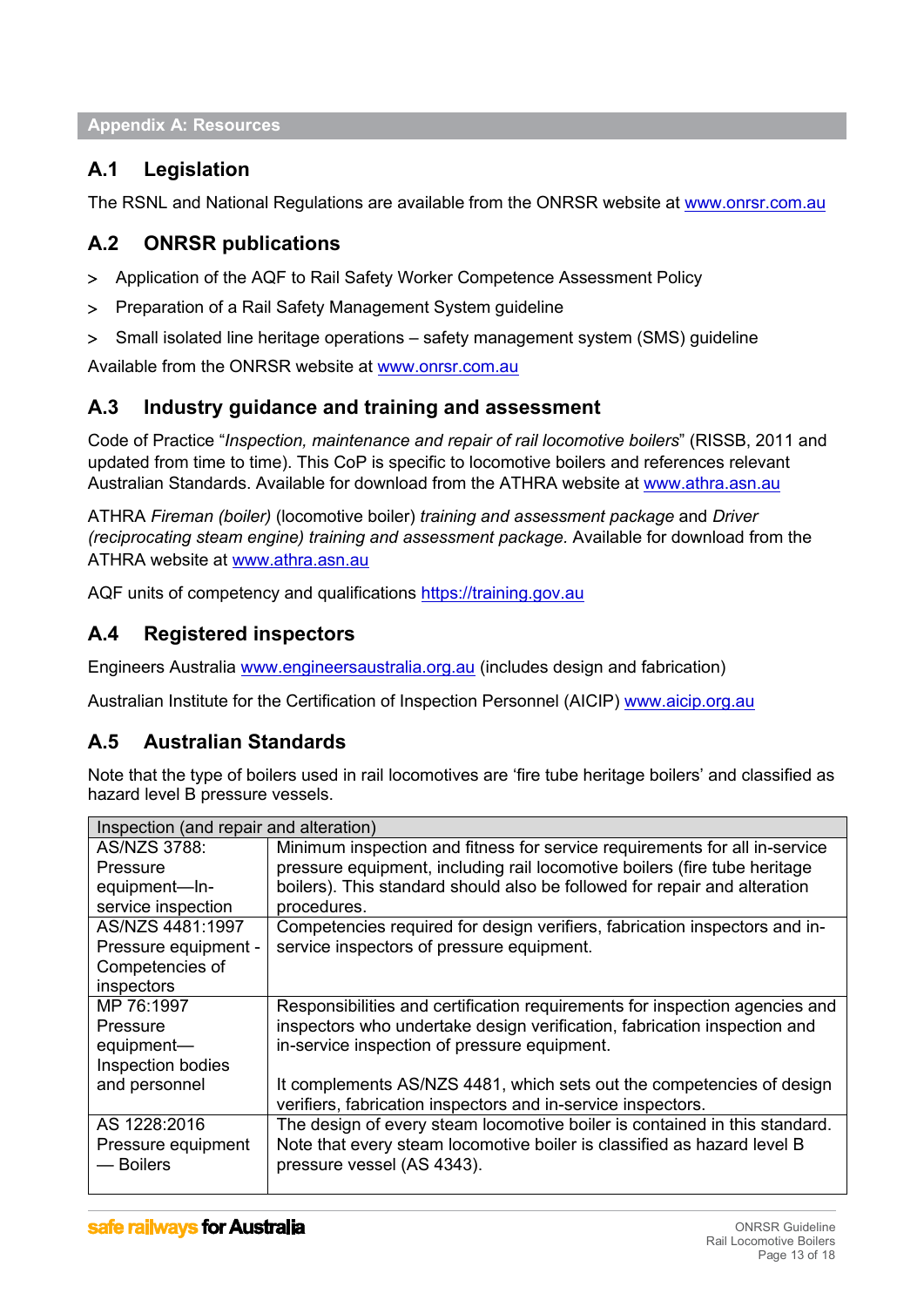| (supersedes AS<br>1228-2006)                      | Specifies requirements for materials, design, construction, inspection and<br>testing of boilers as defined in AS/NZS 1200.                         |
|---------------------------------------------------|-----------------------------------------------------------------------------------------------------------------------------------------------------|
| <b>Australian Standard</b><br>$1210 - 2010 -$     | Minimum requirements for the materials, design, manufacture, testing,<br>inspection, certification, documentation and dispatch of fired and unfired |
| <b>Pressure Vessels</b>                           | pressure vessels constructed in ferrous or non-ferrous metals by welding,                                                                           |
|                                                   | brazing, casting, forging, or cladding and lining and includes the<br>application of non-integral fittings required for safe and proper functioning |
|                                                   | of pressure vessels. This Standard also specifies requirements for non-                                                                             |
|                                                   | metallic vessels and metallic vessels with non-metallic linings.                                                                                    |
| <b>Australian Standard</b>                        | Requirements for non-destructive examination (NDE) methods for the                                                                                  |
| 4037-1999-                                        | examination of boilers, pressure vessels, piping and their components.                                                                              |
| <b>Pressure Equipment</b><br>- Examination and    | Also specifies requirements for testing and qualification of non-destructive<br>examination personnel.                                              |
| Testing                                           |                                                                                                                                                     |
| AS/NZS                                            | Sets out basic requirements and good practice for the design, materials,                                                                            |
| 1200:2015 : Pressure                              | manufacture, examination, testing, installation, conformity assessment,                                                                             |
| equipment                                         | commissioning, operation, inspection, maintenance, repair, alteration and                                                                           |
| (Parent Pressure                                  | disposal of pressure equipment (boilers, pressure vessels and pressure<br>piping) but excluding gas cylinders. Includes detailed requirements for   |
| Equipment Standard)                               | various pressure equipment by direct reference to a range of Australian,                                                                            |
|                                                   | New Zealand and other Standards.                                                                                                                    |
| Operation and maintenance                         |                                                                                                                                                     |
| AS 3873 Pressure                                  | Specifies minimum requirements and guidance on the operation and<br>maintenance of boilers, pressure vessels, associated control and safety         |
| equipment-<br>Operation and                       | equipment, piping and auxiliaries, and in the execution of such work.                                                                               |
| maintenance                                       |                                                                                                                                                     |
|                                                   | Applies to commissioning, operation, maintenance, routine inspection,                                                                               |
|                                                   | storage and disposal, together with specific requirements for safety                                                                                |
|                                                   | management systems, including where appropriate risk assessment.                                                                                    |
|                                                   | Applies to pressure equipment covered by AS/NZS 1200 to the extent                                                                                  |
|                                                   | applicable for the hazard level.                                                                                                                    |
| <b>Australian Standard</b><br>2593-2004 - Boilers | Attended boilers - section 7 is particularly relevant.                                                                                              |
| - Safety                                          | Requirements for the operation of boilers, including unattended, limited                                                                            |
| Management and<br><b>Supervision Systems</b>      | attendance and fully attended. It includes the special features within the<br>control, management and supervision systems, associated valves and    |
|                                                   | fittings, housing and installation for those boilers operating in the                                                                               |
|                                                   | unattended or limited attendance modes.                                                                                                             |
| <b>AS/NZS 3992</b>                                | Requirements for the qualification of welding and brazing procedures,                                                                               |
| Pressure                                          | welders and brazers, and requirements for production weld testing other                                                                             |
| equipment-Welding<br>and brazing                  | than non-destructive examination, when used in the manufacture,<br>alteration and repair of boilers, pressure vessels, pressure piping and their    |
| qualification                                     | components.                                                                                                                                         |
| <b>AS/NZS 1796</b>                                | Requirements necessary for the granting of certificates to experienced                                                                              |
| Certification of                                  | welders engaged in the various welding processes used in the                                                                                        |
| welders and welding                               | manufacture of pressure equipment, such as boilers, pressure vessels                                                                                |
| supervisors                                       | and associated piping, as defined in AS/NZS 1200, as well as, other<br>applications requiring a prescribed standard in the theory and practice of   |
|                                                   | welding.                                                                                                                                            |
| Other                                             |                                                                                                                                                     |
| 4942 Pressure                                     | Alphabetical listing, with illustrations where appropriate, of terms and                                                                            |
| Equipment-<br>Glossary of Terms                   | definitions from various pressure equipment-related Standards referenced<br>in AS/NZS 1200.                                                         |
|                                                   |                                                                                                                                                     |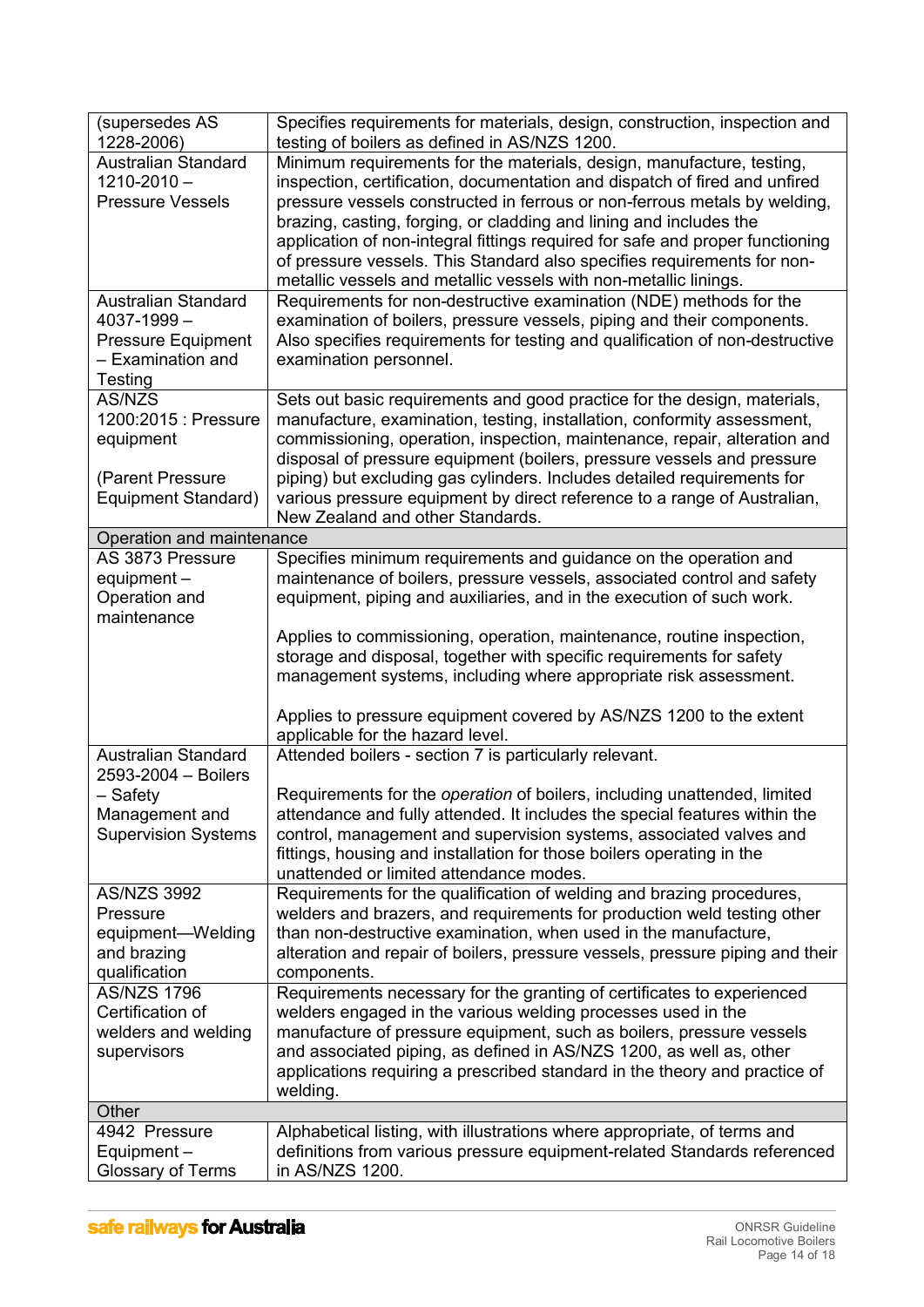## **Appendix B: Competency guide**

The following questions should be considered when deciding if a person has the skills, knowledge and experience to operate, maintain, inspect or repair a steam locomotive boiler. A person may conduct more than one of these activities for a rail transport operator under various role titles (for example, a driver may also operate the boiler) and must be able to demonstrate competence in each activity they undertake.

<span id="page-14-0"></span>

| Area of<br>competence                                               | Competence guide                                                                                                                                                                                                                                                | Operate      | Maintain     | Repair | Inspect |
|---------------------------------------------------------------------|-----------------------------------------------------------------------------------------------------------------------------------------------------------------------------------------------------------------------------------------------------------------|--------------|--------------|--------|---------|
| Knowledge<br>*also see<br>section 6 for<br>relevant AQF<br>units of | The person has a mechanical associated trade or engineering<br>1.<br>qualification (e.g. mechanic, fitter, boilermaker, marine engineer<br>$etc.$ )<br>If not, the person can demonstrate they have the required<br>knowledge and experience of similar boilers | $\checkmark$ | $\checkmark$ |        | ✓       |
| competence                                                          | 2. The person can demonstrate they have relevant knowledge in<br>the operation, safety features, maintenance procedures, common<br>or foreseeable failure modes of the boiler                                                                                   | ✓            | ✓            |        | ✓       |
|                                                                     | 3. The person can distinguish between a safety inspection and<br>routine maintenance                                                                                                                                                                            |              | $\checkmark$ |        | ✓       |
|                                                                     | 4. The person understands engineering maintenance concepts (e.g.<br>tolerance, wear allowance and fatigue life) and can implement an<br>engineering change process                                                                                              |              | $\checkmark$ |        | ✓       |
|                                                                     | 5. The person has sound knowledge of the threshold criteria for<br>defects and faults (inc ability to identify degradation mechanisms,<br>conditions that may result in accelerated deterioration and fatigue<br>related issues)                                |              | ✓            | ✓      | ✓       |
|                                                                     | 6. The person can demonstrate knowledge of relevant Australian<br>Standards and their purpose                                                                                                                                                                   |              | ✓            |        | ✓       |
| Industry<br>experience                                              | 7. The person has at least 5 years' experience relating to pressure<br>equipment, with at least two years' experience maintaining /<br>inspecting a locomotive boiler (may be rail locomotive, traction<br>engine, maritime boiler).                            |              |              |        | ✓       |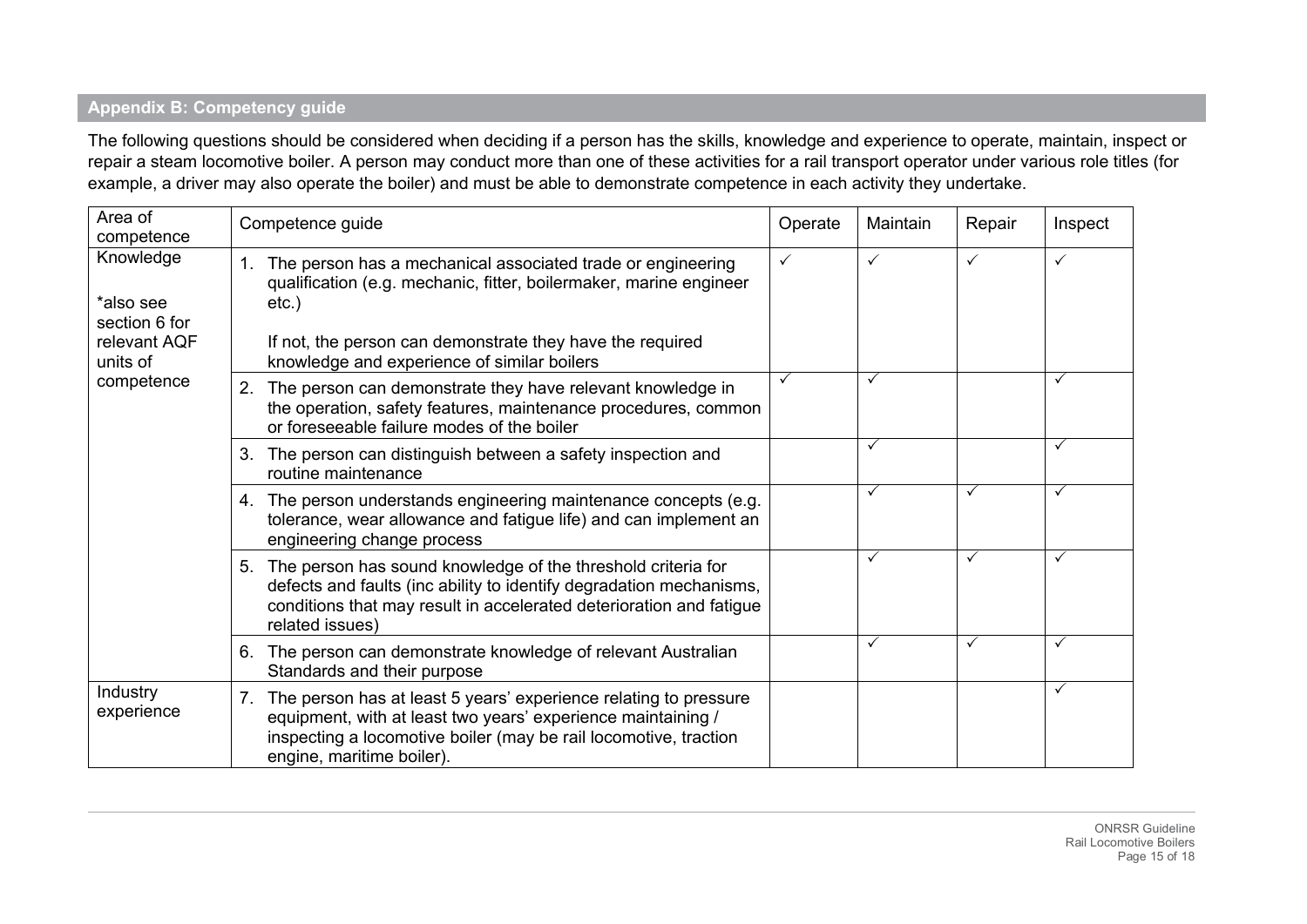|                         | 8. The person has industry experience and currency (e.g. logbooks,<br>references, position profiles)                                                                                                                        |              |              |              | ✓            |
|-------------------------|-----------------------------------------------------------------------------------------------------------------------------------------------------------------------------------------------------------------------------|--------------|--------------|--------------|--------------|
| Reputation              | 9. The person is reputable and able to provide referees who can<br>attest to the quality and nature of their work                                                                                                           |              | ✓            | ✓            | $\checkmark$ |
|                         | The rail transport operator should contact referees for advice<br>against these criteria.                                                                                                                                   |              |              |              |              |
|                         | 10. The person can show proper standards of professional probity                                                                                                                                                            |              |              |              | $\checkmark$ |
| Communication<br>skills | 11. The person can explain what needs to be done on the boiler in a<br>manner that the rail transport operator understands                                                                                                  |              |              |              | $\checkmark$ |
|                         | 12. The person can write reports or maintain log books that are<br>legible, relevant, and easy to understand (i.e. they can<br>demonstrate a requisite level of communication skills)                                       |              | ✓            | $\checkmark$ | $\checkmark$ |
|                         | 13. The person has basic record-keeping skills                                                                                                                                                                              | ✓            | ✓            | $\checkmark$ | $\checkmark$ |
| <b>Technical</b>        | 14. The person is familiar with technical standards for the boiler                                                                                                                                                          |              |              |              | $\checkmark$ |
| expertise               | 15. The person understands the design and construction of the boiler                                                                                                                                                        |              | $\checkmark$ | $\checkmark$ | $\checkmark$ |
|                         | 16. The person can demonstrate acceptable repair methods                                                                                                                                                                    |              | ✓            | $\checkmark$ | $\checkmark$ |
|                         | 17. The person is able to review relevant documentation (e.g.<br>operation and maintenance manuals provided with the boiler and<br>maintenance records) to determine if the boiler has been<br>satisfactorily maintained    |              |              |              | $\checkmark$ |
|                         | 18. The person can estimate the remaining life of worn areas and<br>components to ensure that the boiler is safe to operate until the<br>next annual or major inspection                                                    |              |              |              | $\checkmark$ |
|                         | 19. The person is able to assess information gathered during<br>inspection (including an examination of the boiler) to determine if<br>it is safe for continued operation (evidence may include<br>registration with AICIP) |              |              |              | $\checkmark$ |
|                         | 20. The person has knowledge / skills in non-destructive examination<br>(NDE) techniques / non-destructive testing (NDT), what types of                                                                                     | $\checkmark$ | ✓            | $\checkmark$ | $\checkmark$ |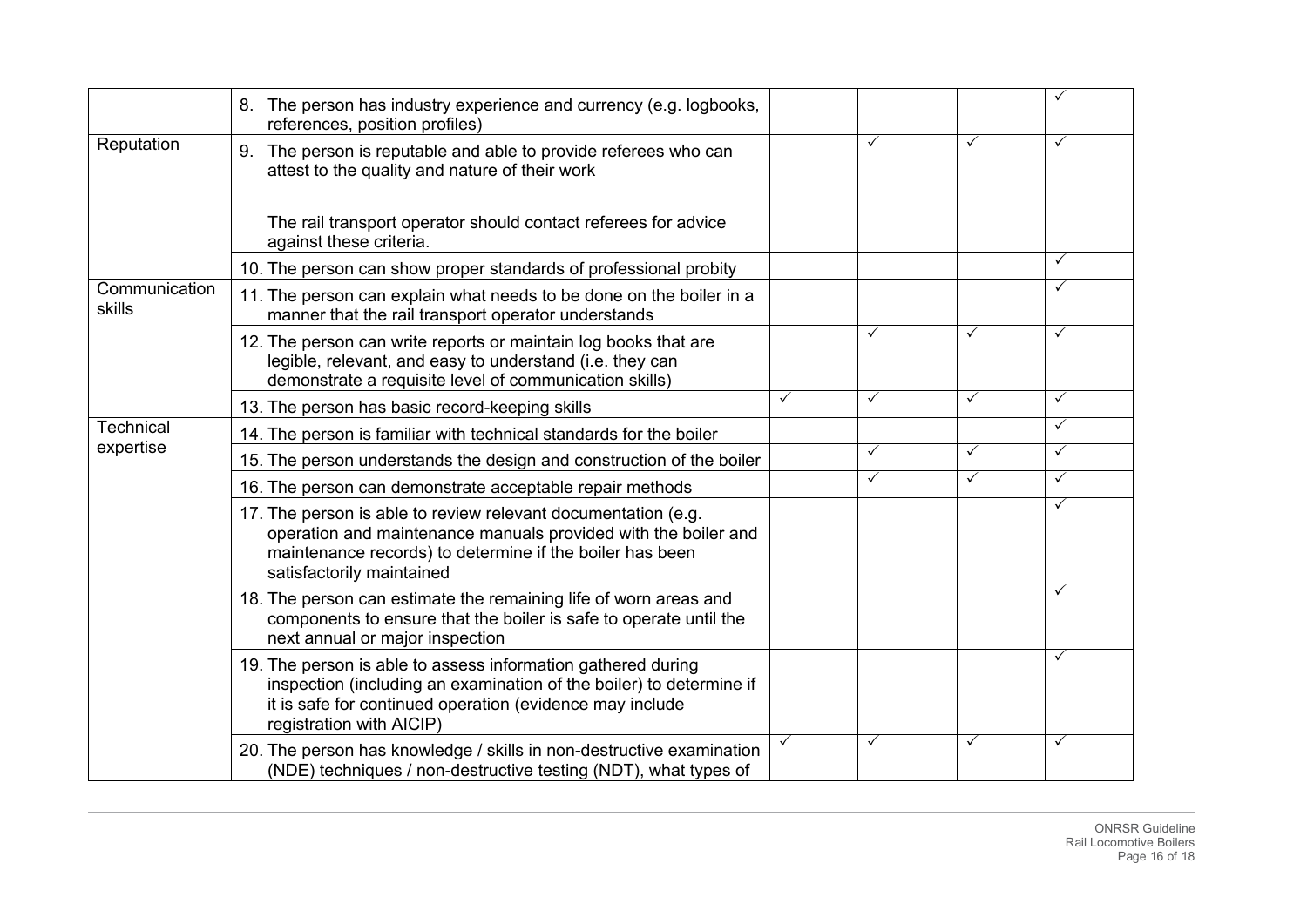|                                  | NDEs / NDTs should be applied to detect potential failures and<br>how the results are interpreted?                                                                                       |  |  |
|----------------------------------|------------------------------------------------------------------------------------------------------------------------------------------------------------------------------------------|--|--|
| Understanding<br>the RSNL & risk | 21. The person is familiar with safety duties and requirements of the<br>Rail Safety National Law                                                                                        |  |  |
| management                       | 22. The person can identify potential hazards associated with the<br>operation of the boiler, including commissioning, installation, use,<br>maintenance and disposal                    |  |  |
|                                  | 23. The person is familiar with the risk assessment for the boiler and<br>can identify foreseeable threats                                                                               |  |  |
|                                  | 24. The person's approach consistent with the principle of ensuring<br>the highest level of safety (eliminating or minimising the risk to<br>safety so far as is reasonably practicable) |  |  |
|                                  | 25. The person is aware of the limits of their authority and does not<br>operate outside of those limits                                                                                 |  |  |